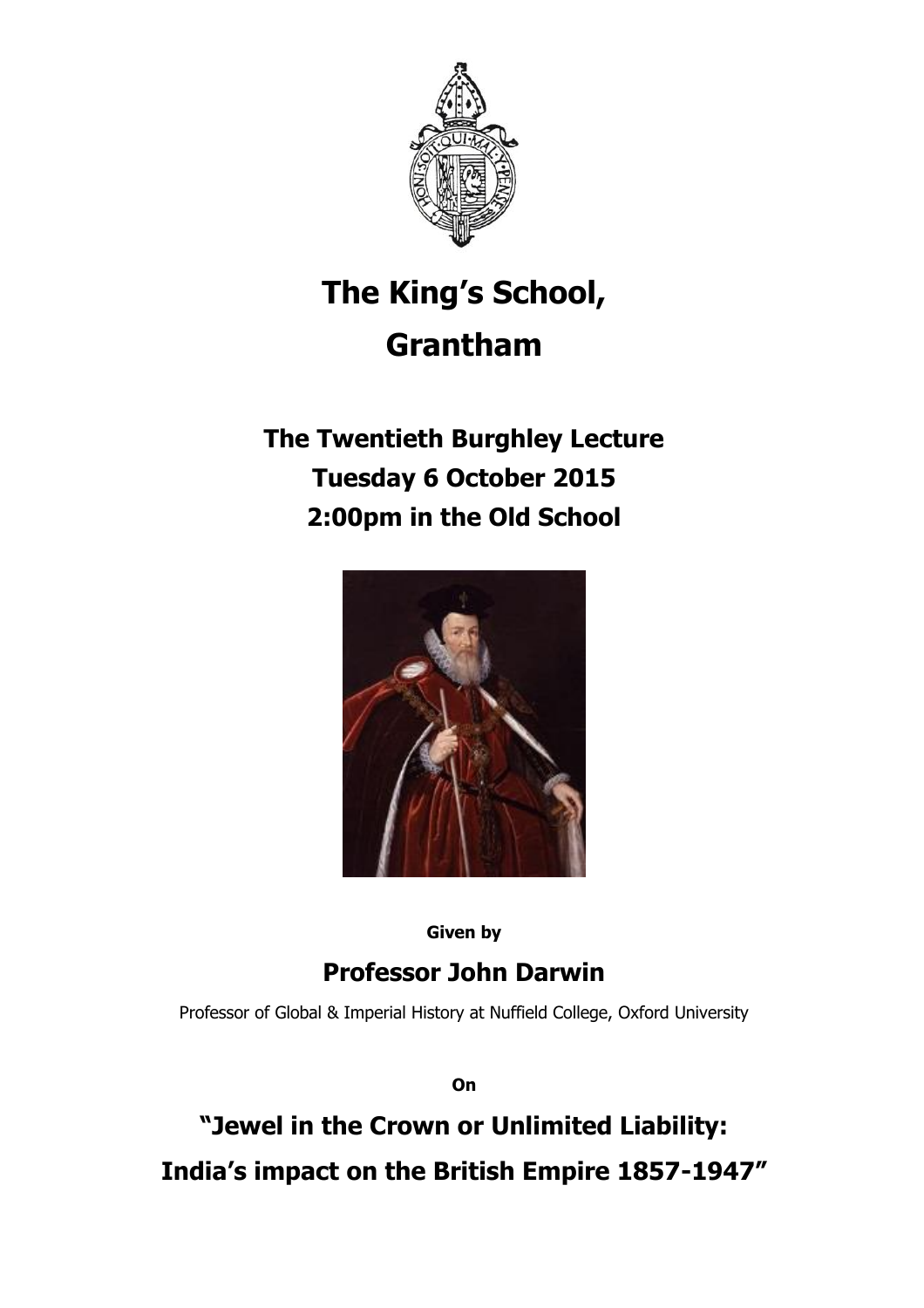#### **History of The Burghley & Old Boys' Society Lecture**

- 1985 Dr Lucy Newlyn, St Edmund Hall, Oxford Romanticism
- 1986 Dr John Spurr, St Edmund Hall, Oxford The English Revolution, 1640-60
- 1987 Dr Pamela Tudor Craig, Lady Wedgwood Henry VIII and the Reformation
- 1989 Dr Peter Maunder, University of Loughborough **Mergers Policy**
- 1990 Dr Adrian Poole, Trinity College, Cambridge The Fascination of What's Difficult
- 1992 Professor Jack Spence, Royal Institute of International Affairs The Political Situation in South Africa
- 1993 Mr G P Dyer, Curator of The Royal Mint The Importance and Significance of Coin Design
- 1994 Mr M Midlane, Royal Military Academy, Sandhurst Nationalism and Identity
- 1995 Professor Robert Stepsis, University of Evansville Kingship in Shakespeare's Henry IV
- 1997 Mr Andrew Roberts Lord Salisbury's Imperialism
- 2000 Sir Bernard Ingham Politics and the Media
- 2001 Viscount Cranborne, former MP and Leader of the House of Lords House of Commons, House of Lords – Do they Work, Does it Matter?
- 2002 Howard Davies Learning to Succeed
- 2004 Lord Giles Radice, Labour Party Politician and Historian Personality and Politics
- 2005 Dr David Smith, Selwyn College, Cambridge Oliver Cromwell and the Reform of Parliament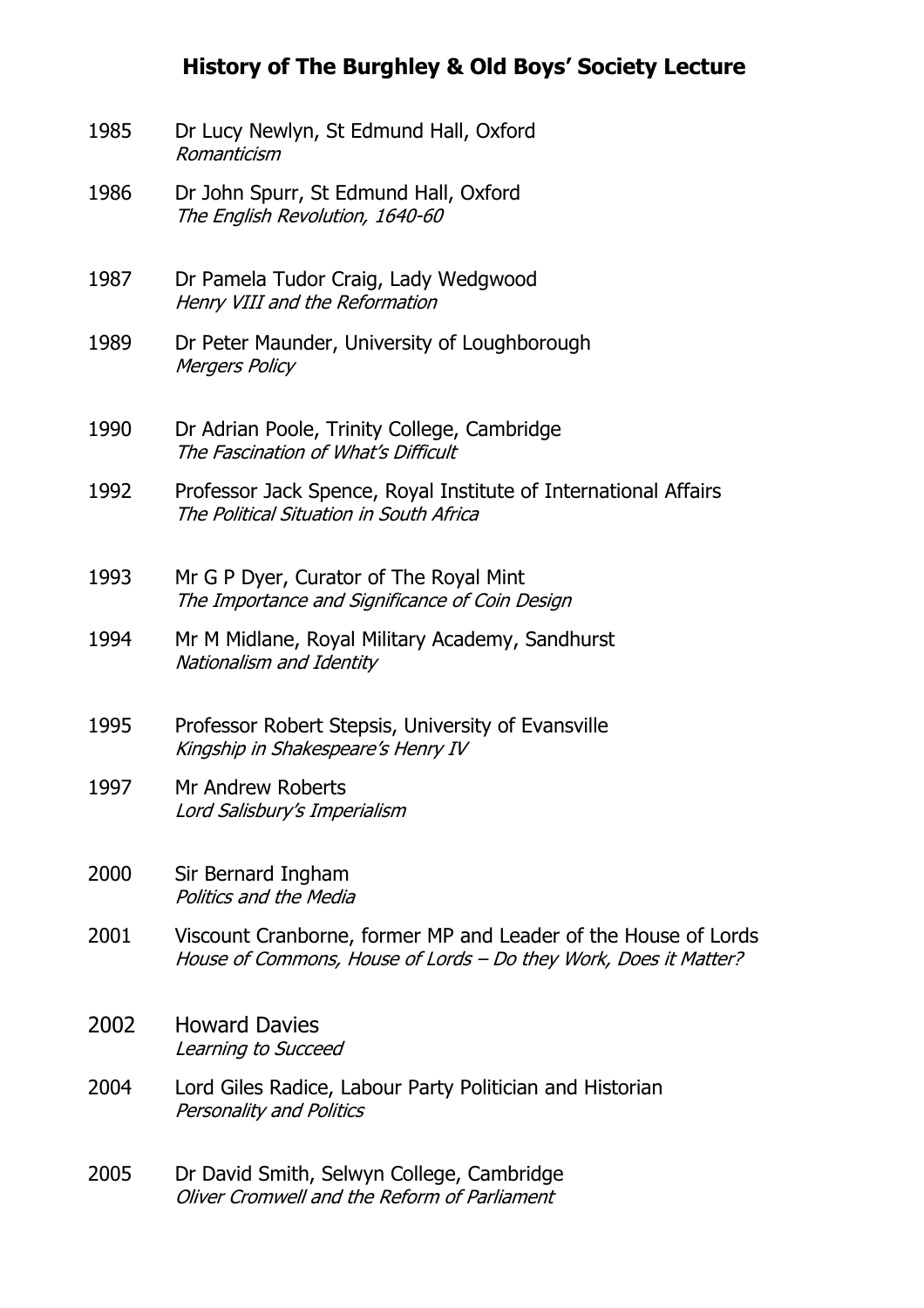- 2011 Professor Lord Hennessy of Nympsfield, Queen Mary College, London Watching Prime Ministers – British Prime Ministers Since 1945
- 2012 Richard Carwardine, President of Corpus Christi College, Oxford Abraham Lincoln's Leadership
- 2013 Stephen Alford, Professor of Early Modern British History, Univ. of Leeds 'The Kingship of Edward VI'
- 2014 Dr Matthew S Seligmann, Reader in History, Brunel University 'The Origins of the First World War: A Political Problem or a Historiographical One?'
- 2015 John Darwin, Professor of Global & Imperial History, Nuffield College, Oxford University 'Jewel in the Crown or Unlimited Liability: India's impact on the British Empire 1857-1947'